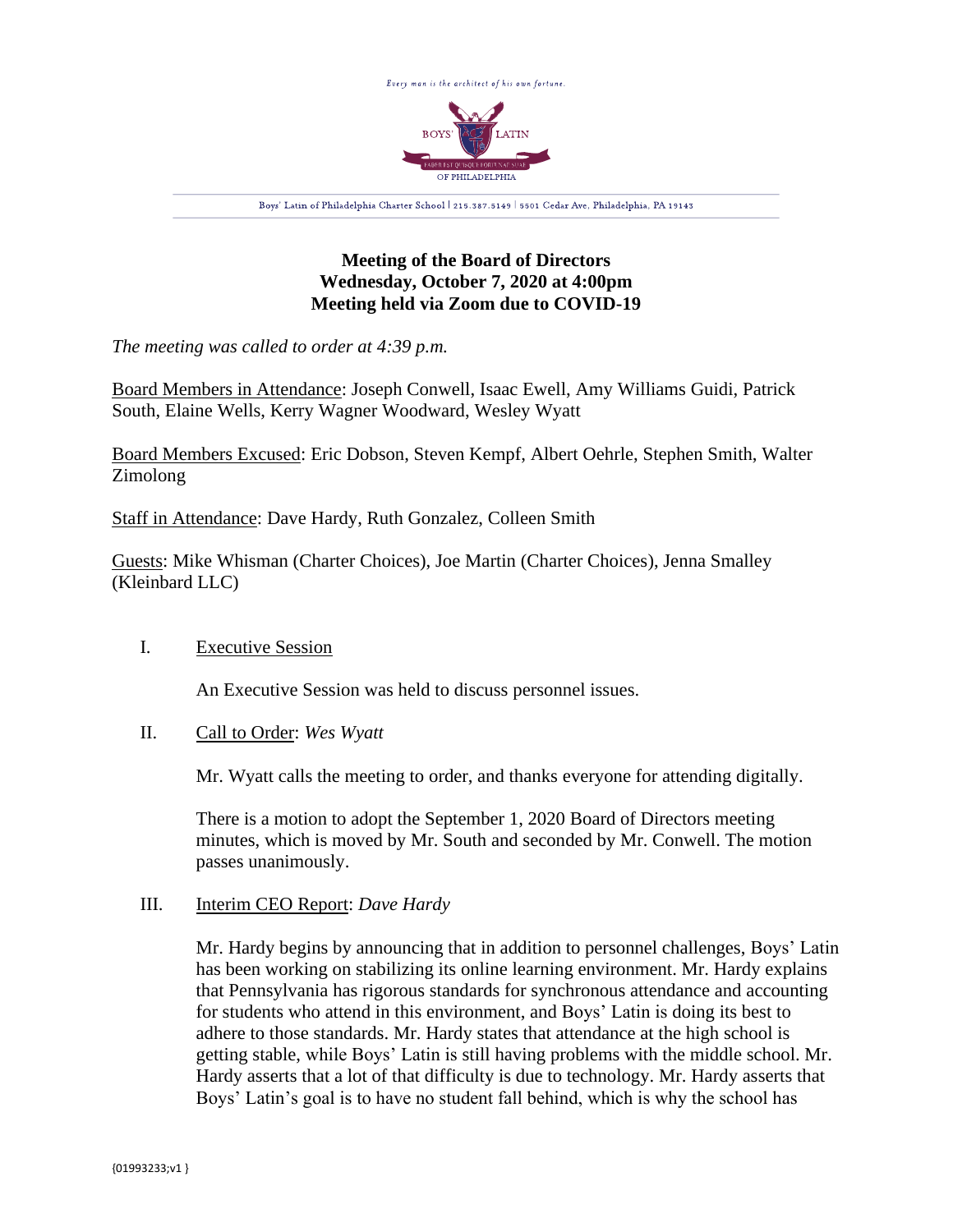seven teaching apprentices and other staff members focused on attendance by contacting families to identify any issues. Mr. Hardy thanks the staff for their team commitment to improving attendance and helping students meet their goals.

Mr. Hardy explains how Boys' Latin is trying to re-ground its faculty and staff on keeping in line with Boys' Latin's mission. Mr. Hardy reminds the board that Boys' Latin is bound by charter school legislation which states that the school must provide opportunities for students to operate independently from existing school structures. The specific objective of this law is to improve student learning. Boys' Latin is supposed to be better by increasing learning opportunities for students and encouraging the use of different innovative teaching models. Teachers are supposed to have more leadership opportunities and parents are supposed to have more choices than public schools. The School District holds Boys' Latin accountable for meeting these academic standards. Mr. Hardy then describes the low college matriculation rates for males of color in Philadelphia and how Boys' Latin received its charter to change that. Mr. Hardy asserts that the school's faculty and staff need to recommit to the college preparatory model. Mr. Hardy explains that in order to do this, Boys' Latin's priorities moving forward will be to increase rigor by adding classes like algebra in the middle school, pre-calculus for all high school students, and strengthening the Latin program. Boys' Latin will also implement a reading program for  $6<sup>th</sup>$  graders so that by the time students leave middle school they will have increased three-to-four reading levels. Boys' Latin will also increase math classes to support middle school algebra while allowing faculty to address math deficiencies students come in with. There will be an additional focus on the Leadership Academy, Boys' Latin's after school program. Mr. Hardy also notes that Boys' Latin currently does not have a robotics team or a mock trial team, which the school was previously known for.

Continuing, Mr. Hardy describes how Boys' Latin has less students than when the school year began. Mr. Hardy explains that some students have opted to go to other schools. He continues sharing that with 25% of current students receive special education services. Boys' Latin believes enrollment will eventually stabilize.

Mr. Hardy then updates the Board on the teaching fellowship, which has been incredible for Boys' Latin. Mr. Hardy describes how there are ten people in this fellowship, which consists of three teaching residents in middle school and high school (two Latin teachers and one math teacher) and seven teaching apprentices. The residents have also been in the Drexel certification program since the end of June. Mr. Hardy describes how these teachers are doing well in terms of class structure and classroom management. Mr. Hardy explains that the apprentices, five of whom are Boys' Latin graduates, are also doing well. The three fellows are also Boys' Latin graduates. Boys' Latin formally launched this program on September 16 and is grateful to have Drexel as a partner; Drexel will also be able to help Boys' Latin with projects such as redesigning curriculums. Mr. Hardy adds that Boys' Latin has also hired one of its own graduates to participate in alumni outreach by staying in touch with recent graduates in order to maintain a connection.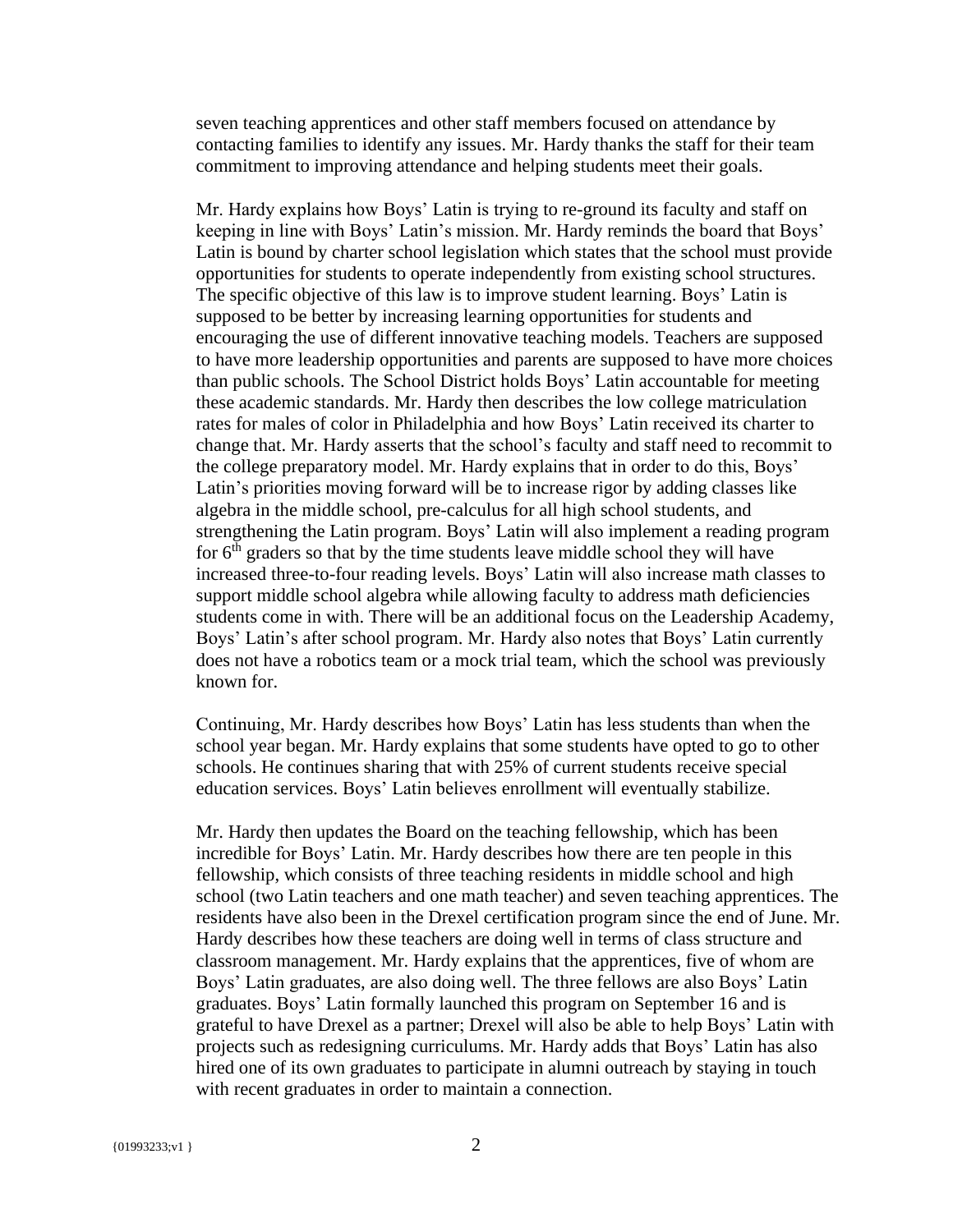Mr. Hardy announces that Boys' Latin also had its first college acceptance last week: Kendall Battles was accepted into Robert Morris University in Pittsburgh. Mr. Hardy describes Mr. Battles as "the best bowler in Philadelphia" and a big reason why Boys' Latin won the bowling championship in the last few years. Mr. Battles is a senior this year who began his career at Boys' Latin in the middle school.

Mr. Hardy then delivers a virtual learning update to the board: when the school year began, Boys' Latin students participated in a tutorial following the distribution of laptops and other supplies (such as internet hot spots) to students and grade level seminars. Boys' Latin began synchronous learning on September 14 which consists of synchronous classes on Mondays, Tuesdays, and Fridays from 8:00-3:30pm in both the middle and high schools, then asynchronous learning on Wednesdays from 8:00- 3:30pm where students work independently but are responsible for turning in work at the end of the day.

Mr. Hardy explains how Boys' Latin has made a significant investment in technology in light of virtual learning. Mr. Hardy states that 96 percent of students are confirmed with dedicated laptop access and 91 percent of students are using a school-issued laptop. Mr. Hardy adds that 18 percent of students use school-provided Internet service. Boys' Latin believes the problem with absences is avoidance or technological illiteracy. Mr. Hardy acknowledges that the faculty has done a great job with the technological learning curve, which began by creating a successful student tutorial to show students how to use the online software. Mr. Hardy describes how one teacher started a student desk drive, where community members come together to build desks for students do not have a dedicated work space in their homes—so far 40 desks have been made for students.

Mr. Hardy confirms that a successful, virtual Back to School Night was recently held which included technological support workshops and parent workshops. In addition a recent virtual college event was held, where students could learn about eight-to-ten colleges who participated in the event. Mr. Hardy states that Boys' Latin will soon resurvey parents, faculty, and staff about returning to in-school learning.

A discussion is held on how parents and faculty might respond to the survey, and Boys' Latin's struggles with online attendance. Mr. Hardy states that Boys' Latin's high school has settled in to an 80 percent average daily attendance rate, while the daily middle school attendance remains weaker.

Mr. Hardy then segues into the status of Boys' Latin's 2021 goals, which includes the following topics and benchmarks:

- Academics—maintaining daily attendance rates of 95 percent at both schools with no students failing any classes;
- College—all high school students will take the SATs and get accepted into college, while maintaining a high college matriculation rate and college persistence rate;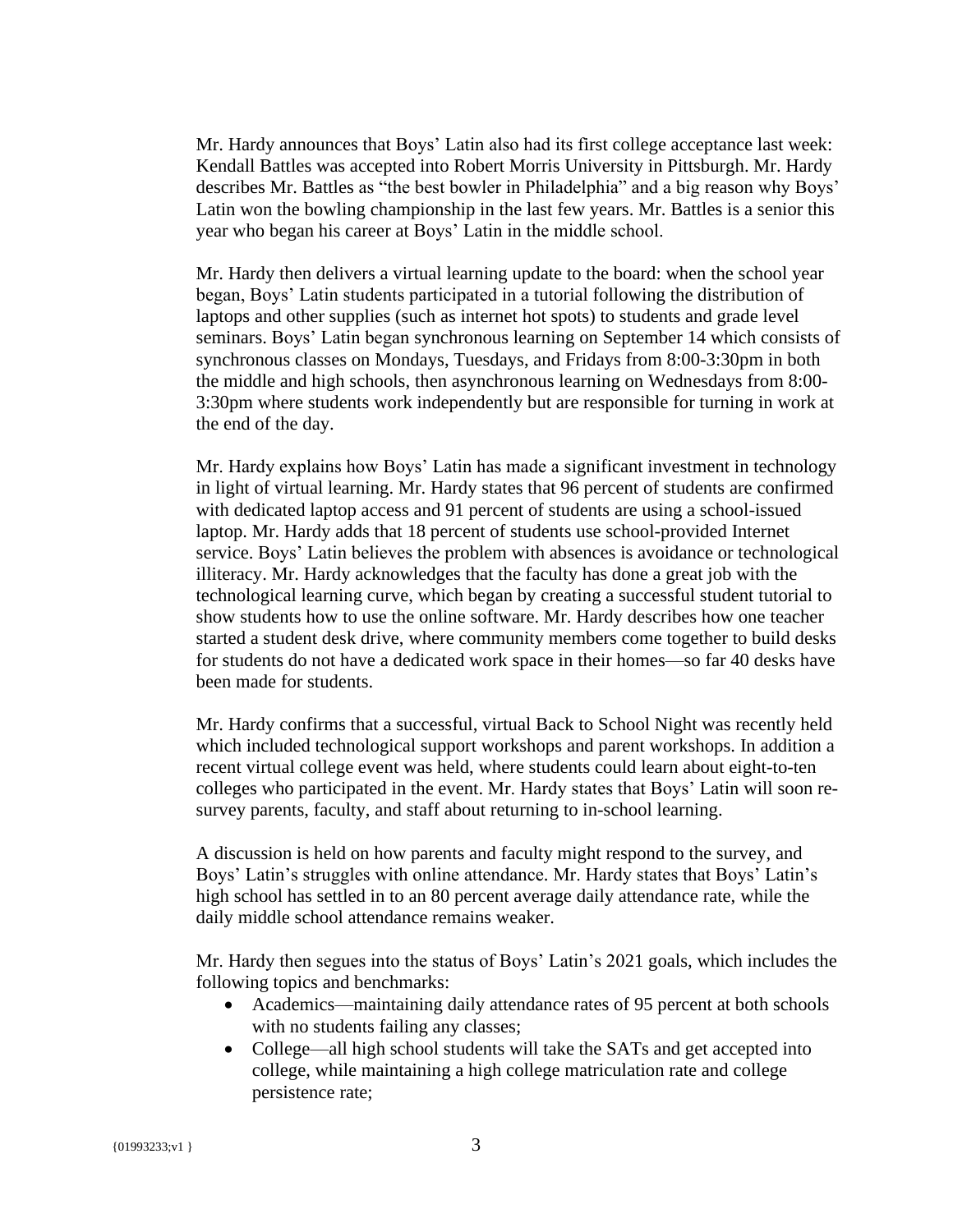- Enrollment—maintaining a stronger retention rate;
- Faculty—increasing the number of certified teachers;
- Financial—maintaining a strong minimum days of cash on hand; and
- Increased parent engagement—where parents receive two contracts per week.

Mr. Hardy describes how Boys' Latin has made good progress with regard to enrollment and finance, while the other goals are still a work in progress.

A discussion is held on the progress of Boys' Latin in achieving these goals, and any obstacles faced along the way.

Ms. Gonzalez then updates the board on Boys' Latin's School Health and Safety Plan. Ms. Gonzalez reports that the school is keeping in line with its original plan by upgrading the air filter system, installing contactless systems for soap dispensers, installing hand sanitizer stations in every classroom and office space with stands throughout the building and main entrance. Mr. Gonzalez describes how all classrooms have been cleared of unnecessary furniture with only 8-15 desks remaining per classroom. Maximum occupancy signs have been placed outside every classroom and office area with additional signage posted to encourage social distancing and best hygiene practices. Boys' Latin is still working on installing contactless systems for sinks, urinals, and water fountains. Continuing, Ms. Gonzalez describes how only the high school building is open to staff, with around 34 faculty and staff members coming in daily. All staff are required to wear a mask and have their temperature taken and answer a symptom screening questionnaire before gaining entry. Ms. Gonzalez explains that these questionnaires are then stored in a binder in the nurse's office should any contact tracing become necessary. Visitors must also follow this procedure as well. Ms. Gonzalez states that the janitorial staff regularly disinfects the high-contact areas throughout the day and a thorough cleaning of the building is done at the end of the day.

Mr. Hardy and Ms. Gonzalez conclude their presentations.

## IV. Parent Liaison Report: *Elaine Wells*

Ms. Wells begins by explaining that in addition to being on Boys' Latin board, she is involved in several community organizations as a member or in an advisory capacity. Recently Ms. Wells was invited to a meeting with Councilwoman Gauthier concerning the restructuring of the Mercy Hospital facility by a group of organizations. Ms. Wells voiced her concern and desire for outreach to students, and the Penn Medicine President, Mr. Mahoney, liked her ideas. Ms. Wells proposed developing a pipeline for employment opportunities to Boys' Latin, internships to permanent positions for students, educational opportunities such as mentorship and college partnerships, and opportunities for college credit. Ms. Wells inquired about paid internships for 200 students, and full academic scholarship opportunities. Mr. Mahoney expressed interest in partnering with Boys' Latin on these objectives. Ms.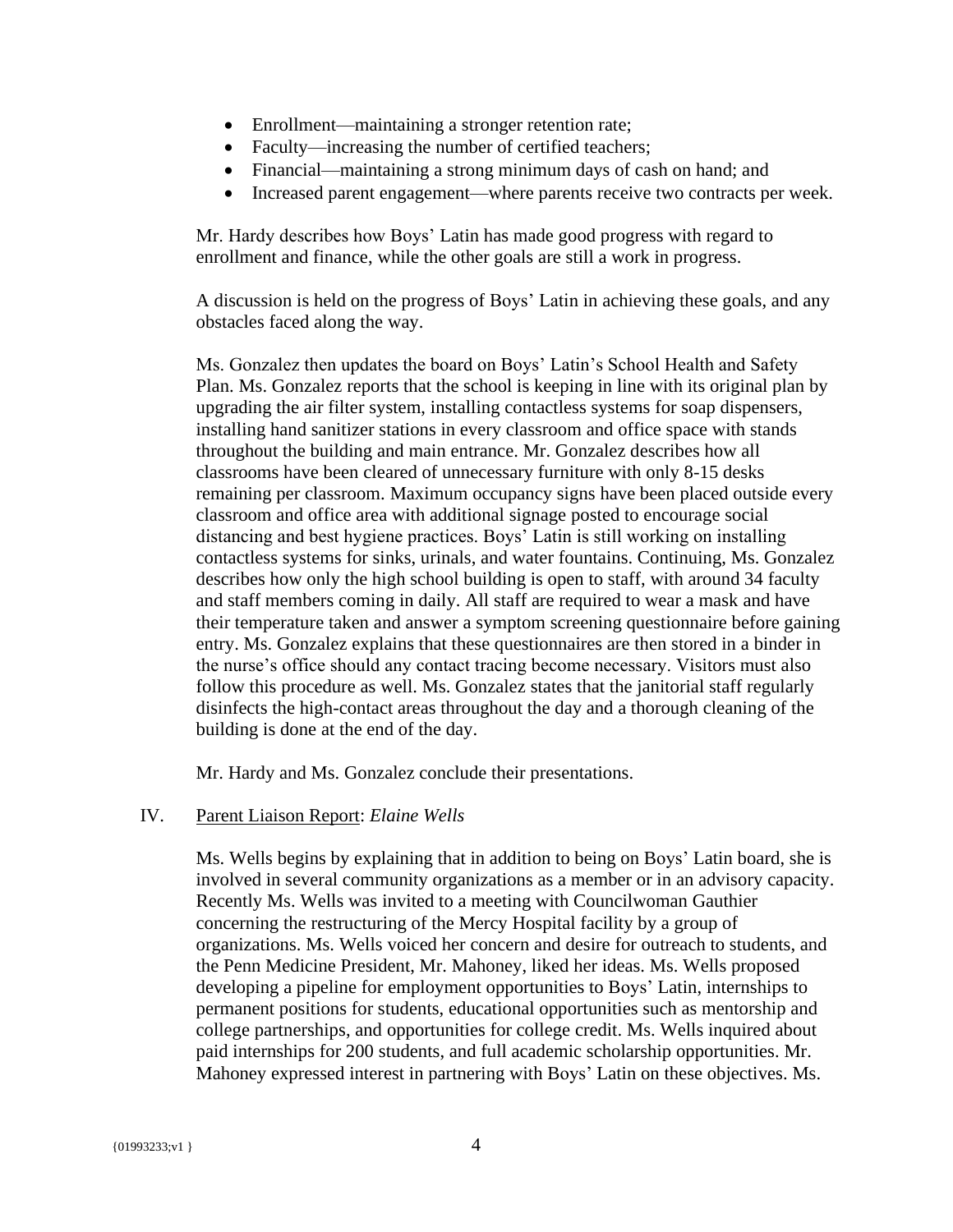Wells will reach out to Mr. Mahoney to further discuss which partnerships and pipelines can be developed between Boys' Latin and Penn Medicine.

Mr. Conwell thanks Ms. Wells for her hard work on behalf of Boys' Latin, and for her engagement.

Ms. Wells concludes her presentation.

#### V. Board Committee Reports

a. Finance: *Kerry Woodward*

Ms. Woodward begins by presenting the August 31 Finance Report, which shows that the balance sheet has grown since last fiscal year. Ms. Woodward describes that Boys' Latin has a strong working capital position, and a strong cash position. Ms. Woodward then draws the board's attention to the revised 2020-2021 Budget, which was approved in June as a preliminary budget, and explains that as Boys' Latin makes new hires and conditions change over the summer, the finance committee reviews and approves a revised budget in August. Due to the pandemic, the finance committee and school team had a meeting where both sides reviewed this budget. Ms. Woodward describes the major changes made are adjustments to federal food program subsidies given that school is not in session, and on the expense side revisions have been made that are reflective of personnel changes. Ms. Woodward then highlights a few programmatic investments such as adding \$50,000 to the summer school budget to account for learning losses that occur during remote learning—Boys' Latin anticipates more students will attend remedial instruction this summer. Ms. Woodward points out that the technology budget has also been expanded, and that the revised budget net income surplus is compliant with Boys' Latin's debt covenants. Ms. Woodward recommends approval and adoption of this revised budget today.

There is a motion to approve and adopt the fiscal revised 2020-2021 budget, which is moved by Ms. Woodward and seconded by Mr. Conwell. The motion passes unanimously.

Ms. Woodward concludes her presentation.

#### b. Facilities: *Joe Conwell*

Mr. Conwell begins by giving an overview of recent capital projects to the board, which have included deferred maintenance projects such as sidewalk replacements, constructing science labs, along with creating an athletic field at the high school. Mr. Conwell states that Boys' Latin's next project will be repairing the masonry pointing on high school building, specifically the mortar between the big stones that the building is made of. Mr. Conwell describes that the school experiences significant water infiltration after hard rain, and has had a few classroom flooding incidents.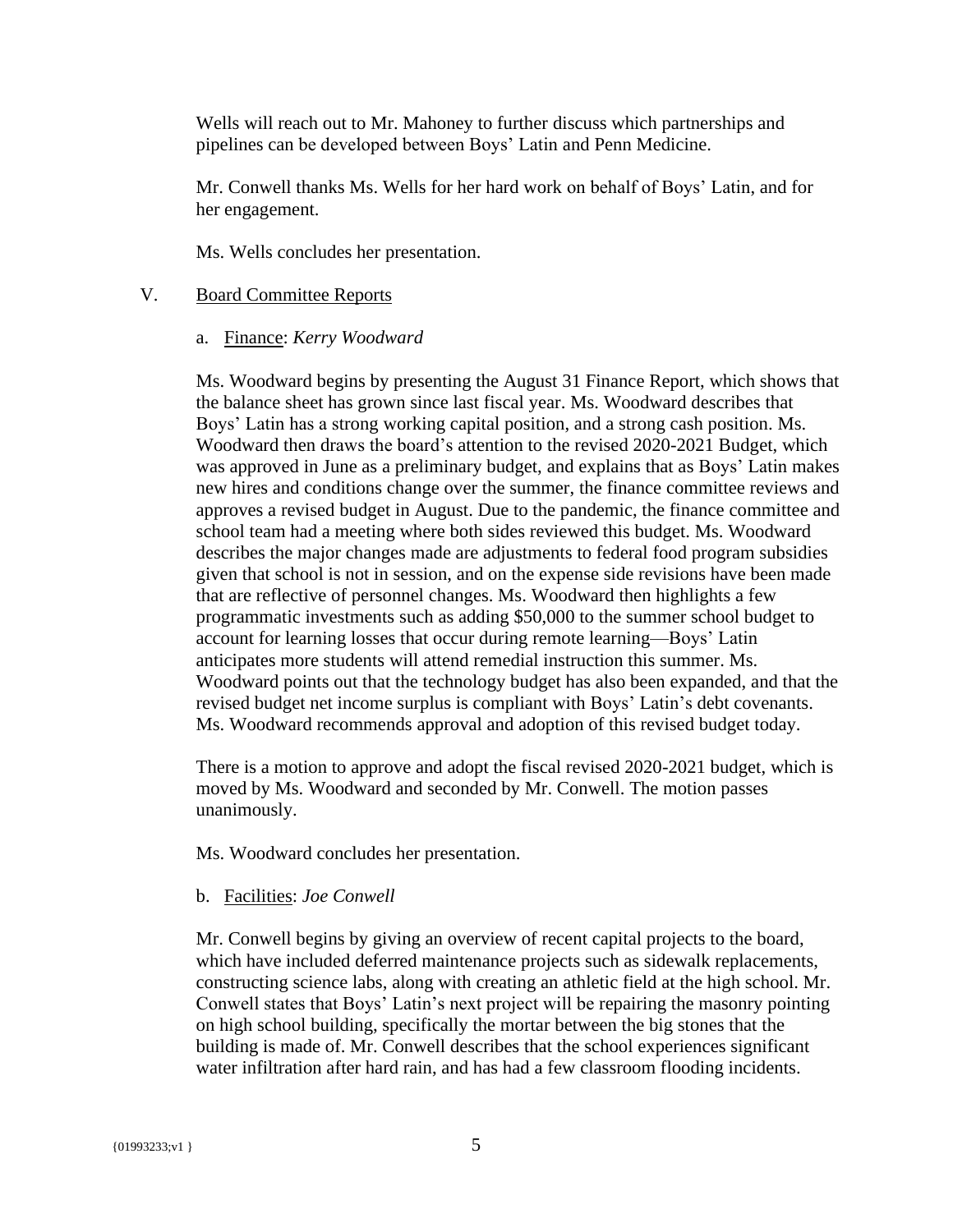Mr. Conwell explains that last year the board approved two expenditures of \$250,000 each for the pointing. At this time Boys' Latin believed only spot pointing was necessary, however when the project commenced this year, the crew informed the school that the deterioration of the mortar on the building is more severe than initially thought: spot pointing is not enough and the school needs to repoint the mortar. Mr. Conwell explains that the facilities committee and other Boys' Latin faculty had a call on Monday and collectively agreed that the school should expand the job to repointing. Mr. Conwell notes this would increase the budgeted cost of repairs to \$380,000. Mr. Conwell announces that finance, facilities, and administration all support this plan to repoint the high school as recommended.

A discussion held on how this expenditure is reflected in the revised budget.

There is a motion to approve the \$380,000 expenditure for repointing, which is moved by Mr. Conwell and seconded by Mr. South. The motion passes unanimously.

Mr. Conwell concludes his presentation.

#### c. Development: *Pat South*

Mr. South begins by announcing that historically Boys' Latin been fundraising in the range of \$1.4-1.5 million per year. Last year due to the pandemic Boys' Latin raised \$1.3 million. Mr. South describes how Boys' Latin has downsized this year's budgeted fundraising goal to \$1.1 million while maintaining the big picture goal of \$1.4 million. So far Boys' Latin has raised \$486,000 through some larger grants in technology for at-home schooling. Mr. South states that with these contributions Boys' Latin is already a good chunk of the way towards its development goal before beginning its serious fundraising efforts. Mr. South states that Boys' Latin will submit proposals to some targeted foundations for teaching fellowships and a  $6<sup>th</sup>$  grade reading program, and that the development committee set a target of mid-November to begin the annual appeal. Mr. South notes the school is potentially seeking a fulltime development individual. The development committee is happy with the current progress and will be rolling out more direct outreach moving forward.

A discussion is held on additional development opportunities for Boys' Latin.

Mr. South concludes his presentation.

Mr. Wyatt thanks everyone for attending and appreciates everyone's time and effort.

*The meeting adjourns at 5:53 p.m.*

Respectfully submitted,